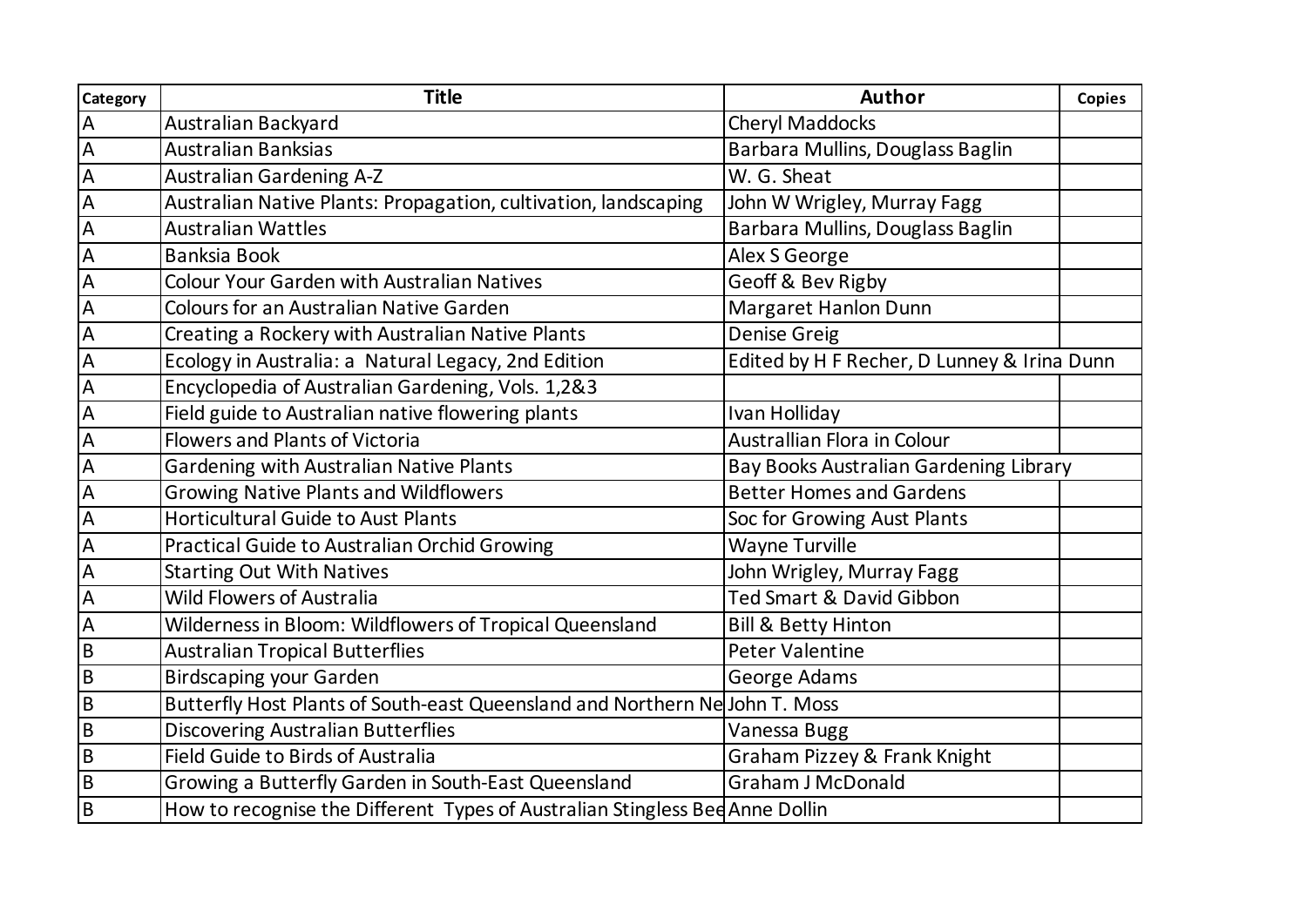| $\overline{B}$         | Nest box Book                                             | <b>Gould League</b>                     |                |
|------------------------|-----------------------------------------------------------|-----------------------------------------|----------------|
| $\overline{B}$         | <b>Nest Boxes for Wildlife</b>                            | Alan and Stacey Franks                  |                |
| $\overline{B}$         | Nests of Australian stingless bees                        | <b>Anne Dollin</b>                      |                |
| $\sf B$                | Your Garden Birds                                         | Ellen M McCulloch                       |                |
| $\overline{C}$         | Camellias: a Photo Dictionary                             | Don Ellison                             |                |
| $\overline{C}$         | <b>Gardening with Camellias</b>                           | Jim Rolfe                               |                |
| $\overline{C}$         | <b>Illustrated Encyclopedia of Camellias</b>              | <b>Stirling Macoboy</b>                 |                |
| $\overline{C}$         | Simple Guide to Growing Camellias                         | <b>James Young</b>                      |                |
| $\overline{\text{Co}}$ | Australian Cottage Gardens                                |                                         |                |
| Co                     | <b>Brisbane Cottage Garden</b>                            | Denise Horchner                         |                |
| Co                     | Cottage Garden                                            | Christopher Lloyd and Richard Bird      |                |
| Co                     | Cottage Garden & Fragrant Plants                          | Universal (magazine)                    |                |
| Co                     | <b>Cottage Gardens</b>                                    | <b>Green Leaf Garden Series</b>         |                |
| Co                     | Cottage Gardens in Australia                              | Peter Cuffley                           |                |
| Co                     | Mary Moodys Guide to Cottage Gardens                      | Mary Moody                              |                |
| Co                     | Much More In a Brisbane Cottage Garden                    | Denise Horchner                         |                |
| $\mathsf D$            | Disease, Insect & Weed Control in Turf, 3rd Edition       | Australian Turfgrass Research Institute |                |
| $\mathsf D$            | Friends & Foes of Australian Gardens                      | F D Hockings                            |                |
| $\mathsf D$            | <b>Native Garden Doctor</b>                               | Phil Hadlington & Ted Taylor            |                |
| D                      | Natural Control of Garden Pests. 2nd ed.                  | Jackie French                           |                |
| D                      | Pests, Diseases, Ailments and Allies of Australian Plants | David L. Jones and others               |                |
| $\mathsf D$            | Simple Pest and Disease Control                           | Colin Campbell                          |                |
| D                      | What Garden Pest or Disease is That?                      | Judy McMaugh                            |                |
| D                      | What Indoor plant is That?                                | <b>Stirling Macoboy</b>                 |                |
| D                      | What Pest is That?                                        | <b>Bay Books</b>                        |                |
| $\mathsf E$            | Arranging Australian Wild Flowers                         | <b>Denise Greig</b>                     |                |
| $\mathsf E$            | <b>Australian Ferns &amp; Fern Allies</b>                 | D L Jones & S C Clemesha                |                |
| E                      | Australian Subtropical Fungi                              | S. McMullan-Fisher, P. Leonard, F Gual  | $\overline{2}$ |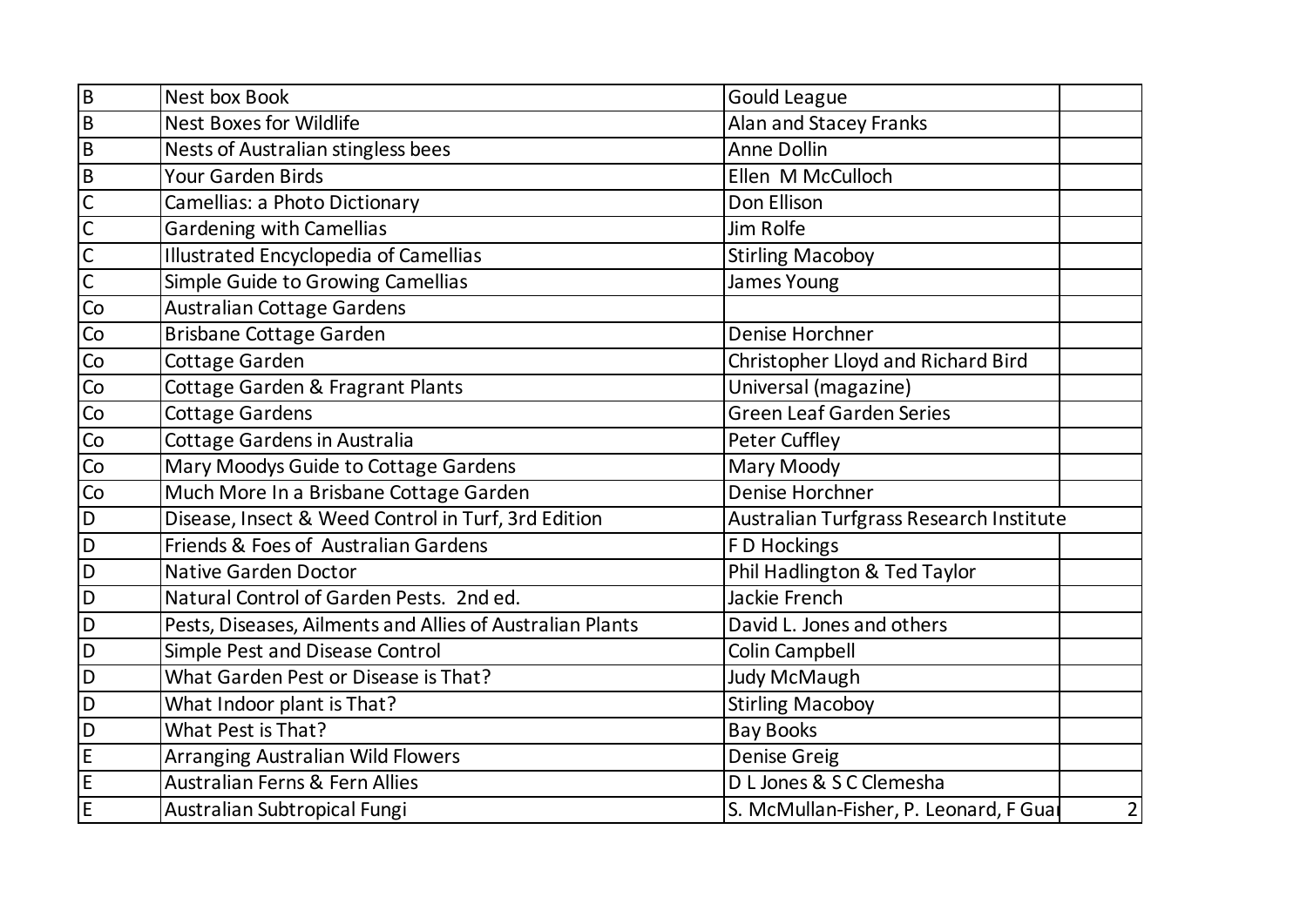| E              | <b>Bamboo World</b>                            | <b>Victor Cusack</b>                |  |
|----------------|------------------------------------------------|-------------------------------------|--|
| E              | Bonsai: An Easy-to-Follow Guide                | Lindsay Bebb                        |  |
| E              | <b>Bonsai: Art and Technique</b>               | Jennifer Wilkinson                  |  |
| $\mathsf E$    | Bush Food: aboriginal food and herbal medicine | Jennifer Isaacs                     |  |
| E              | <b>Climbers for Walls and Arbours</b>          | Roger Phillips & Martyn Rix         |  |
| E              | <b>Dried Flower Arrangements</b>               | <b>Nancy Millard</b>                |  |
| $\mathsf E$    | <b>Flower Arranging</b>                        | <b>Better Homes &amp; Gardens</b>   |  |
| E              | Gardening with Ferns & Palms                   | <b>Green Leaf Garden series</b>     |  |
| $\mathsf E$    | Growing Bromeliads. 3rd ed.                    | Diane & Richaard Cornale, ed.       |  |
| E              | How to Care for your Cacti                     | John Pilbeam                        |  |
| E              | <b>Illustrated Encyclopedia of Succulents</b>  | <b>Gordon Rowley</b>                |  |
| $\mathsf E$    | Key Guide to Palms & Ferns & Allies            | <b>Leonard Cronin</b>               |  |
| E              | Landscaping with Daylilies                     | <b>Oliver Billingslea</b>           |  |
| E              | Love of Cordylines                             | Margaret Lyons                      |  |
| $\mathsf E$    | <b>Table Flowers</b>                           | <b>Shane Connolly</b>               |  |
| $\mathsf E$    | <b>Orchids for Everyone</b>                    | <b>Brian Williams</b>               |  |
| E              | Palms & Cycads                                 | Palm & Cycad Societies of Australia |  |
| $\mathsf E$    | Practical Craft Ideas from your Garden         | Lothian Australian Garden series    |  |
| $\mathsf E$    | <b>Starting Out with Succulents</b>            | David L. Jones                      |  |
| E              | <b>Success with Climbing Plants</b>            | Angelika Weber & Karin Greiner      |  |
| $\mathsf E$    | Table flowers                                  | <b>Shane Connolly</b>               |  |
| $\mathsf E$    | What Orchid is that?                           | Alec Pridgeon                       |  |
| F              | 100 Flowers & How They Got their Names         | Diana Wells                         |  |
| F <sub>l</sub> | <b>Annuals for all Seasons</b>                 | <b>Stirling Macoboy</b>             |  |
| F <sub>l</sub> | <b>Australia's Best Flowering Perennials</b>   | Sarah Guest                         |  |
| $\overline{F}$ | <b>Australian Flower Garden</b>                | Clive Blazey                        |  |
| F <sub>l</sub> | <b>Begonias</b>                                | Peter G Sharp                       |  |
| F              | <b>Bulbs for all Climates</b>                  | Australian Women's Weekly Guide     |  |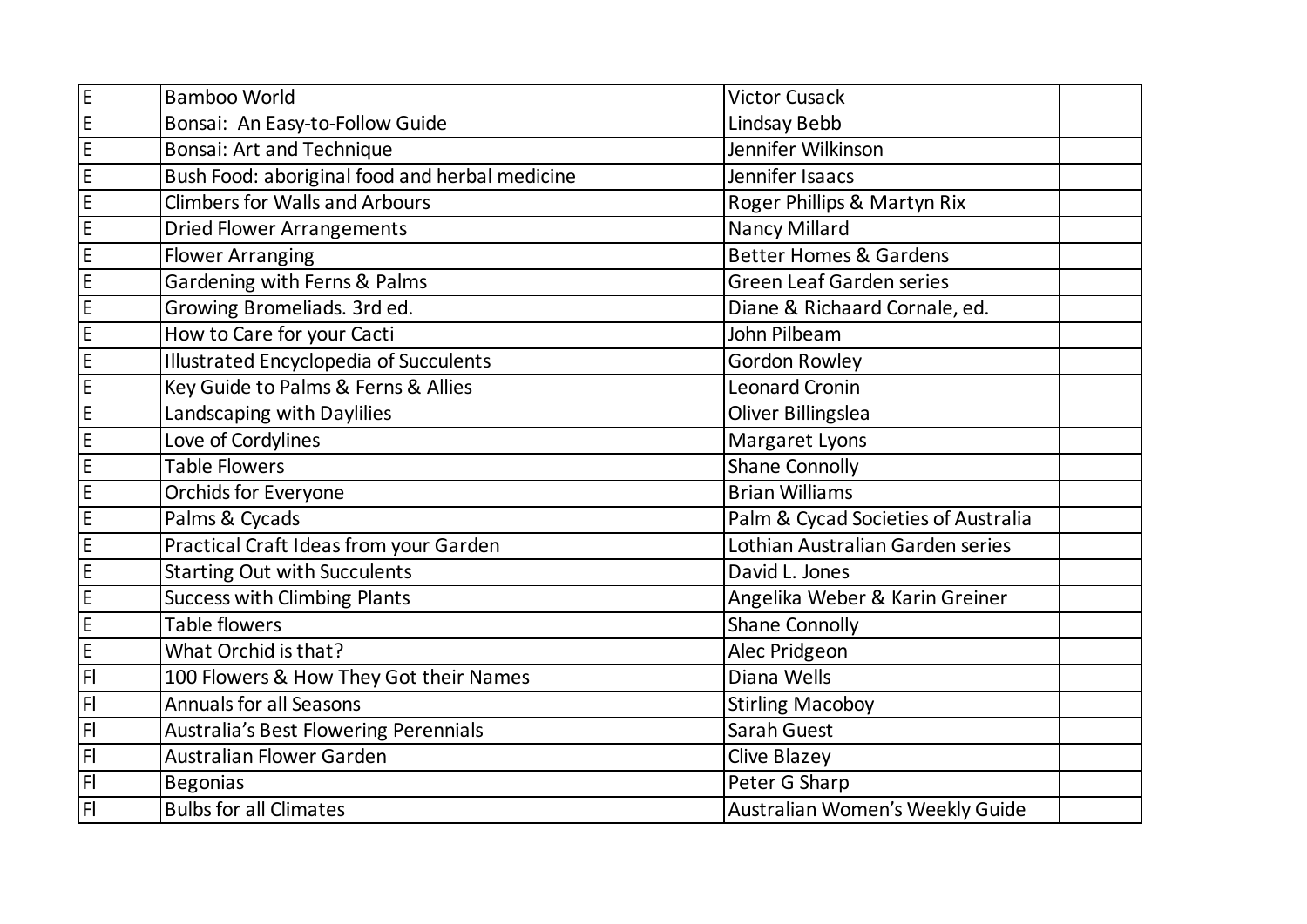| FI             | <b>Bulbs for your Garden</b>                              | <b>Bay Books Gardening Library</b>    |  |
|----------------|-----------------------------------------------------------|---------------------------------------|--|
| $\overline{F}$ | <b>Bulbs: Gardening with the Experts</b>                  | Mary Moody                            |  |
| $\overline{F}$ | Flower Growers Handbook: Perennials and Annuals           | <b>Geoff Bryant</b>                   |  |
| F              | <b>Flowering Perennials</b>                               | Sarah Guest                           |  |
| $\overline{H}$ | <b>Growing Daylilies</b>                                  | <b>Graeme Grosvenor</b>               |  |
| F              | <b>Growing Flowers for Picking</b>                        | Lothian Australian Garden series      |  |
| F              | Growing Geraniums & Pelargoniums in South-East Queensland | Geranium & Pelargonium Soc            |  |
| F <sub>1</sub> | Growing Irises. 2nd ed.                                   | Graeme Grosvenor                      |  |
| $\overline{F}$ | Growing Tuberous Begonias in Australia                    | Ralph Willsmore                       |  |
| F              | Joy of Flowers                                            | <b>Stirling Macoboy</b>               |  |
| FI             | <b>Ornamental Plants for Australia</b>                    | Raymond J Rowell                      |  |
| $\overline{H}$ | Perennials                                                | Time/Life Encyclopaedia               |  |
| F              | <b>Performance Plants</b>                                 | <b>Andrew Lawson</b>                  |  |
| FI             | <b>Scented Plants</b>                                     | Roger Phillips & Martyn Rix           |  |
| F              | What Flowers When?                                        | Harry Oakman                          |  |
| IFr            | Complete Book of Fruit Growing in Australia               | Louis Gowinski                        |  |
| Fr             | <b>Organic Fruit Growing</b>                              | <b>Annette McFarlane</b>              |  |
| Fr             | Some Tree Fruits for Tropical Queensland                  | D. Alexander et al                    |  |
| $\overline{G}$ | Australia and New Zealand Complete Book of Gardening      | <b>Summit Books</b>                   |  |
| G              | <b>Care-free Plants</b>                                   | <b>Readers Digest</b>                 |  |
| $\overline{G}$ | Colour Me a Garden                                        | Margaret Hanlon Dunn, Barbara O'Leary |  |
| $\overline{G}$ | Dig: modern Australian gardening                          | <b>Meredith Kirton</b>                |  |
| $\overline{G}$ | Flora: the Gardener's Bible                               | <b>Gardening Australia</b>            |  |
| $\overline{G}$ | The Foliage Garden: leaf, texture and tone                | <b>Denise Grieg</b>                   |  |
| $\overline{G}$ | <b>Garden Delights</b>                                    | Ruby Begonia                          |  |
| $\overline{G}$ | <b>Garden Doctor</b>                                      | Your Garden mag                       |  |
| $\overline{G}$ | Garden Doctor                                             | <b>Pacific Publications</b>           |  |
| $\overline{G}$ | <b>Garden Terms Simplified</b>                            | A.J. Huxley                           |  |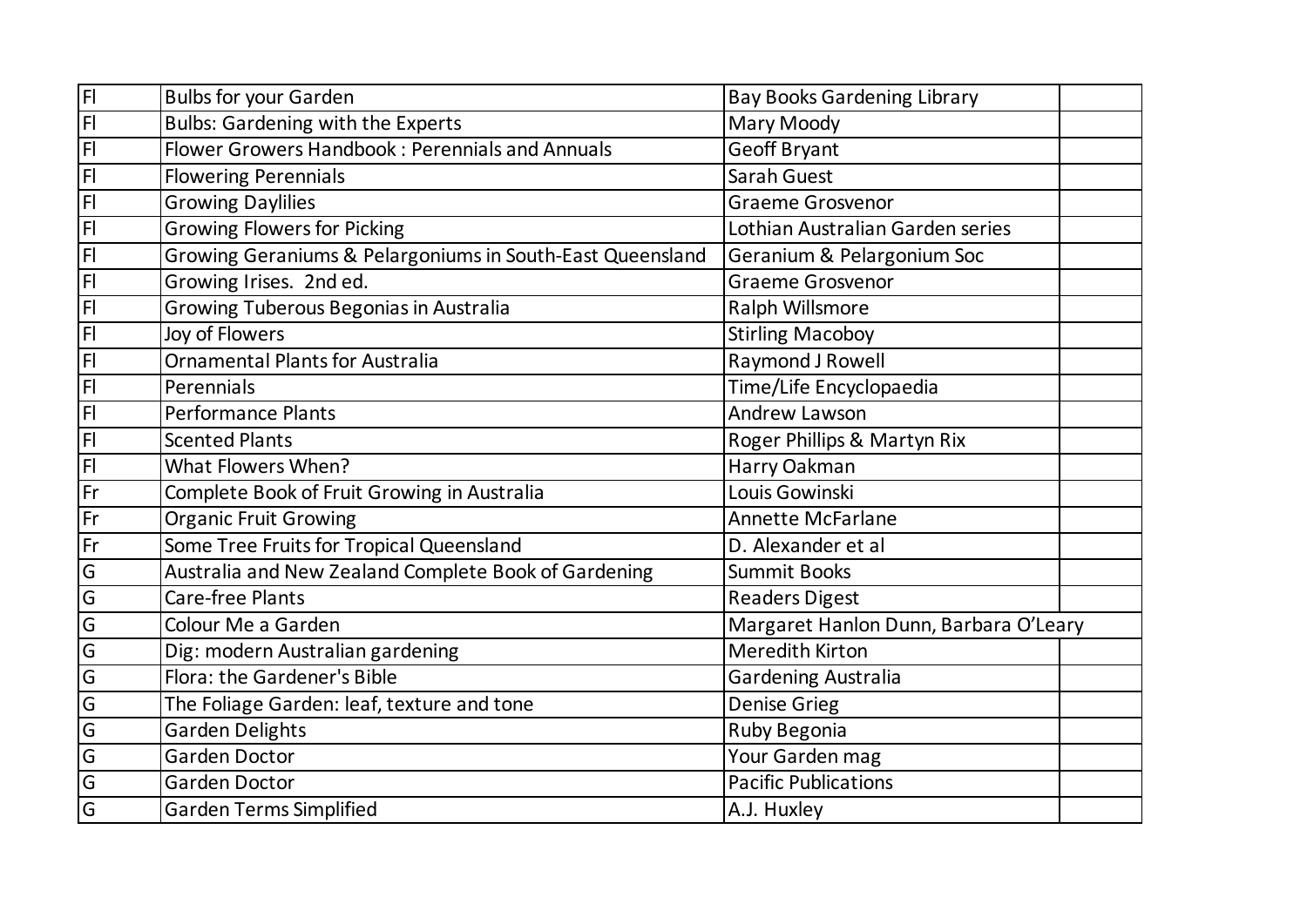| G              | <b>Gardening Australia Book</b>                                                      | ABC's Gardening Australia          |  |
|----------------|--------------------------------------------------------------------------------------|------------------------------------|--|
| G              | Gardening Down-Under. 2nd ed.                                                        | <b>Kevin Handreck</b>              |  |
| $\overline{G}$ | <b>Good Ideas for your Garden</b>                                                    | <b>Readers Digest</b>              |  |
| $\overline{G}$ | Learn to Garden                                                                      | <b>Royal Horticultural Society</b> |  |
| $\overline{G}$ | Low Maintenance Garden                                                               | <b>Graham Rose</b>                 |  |
| $\overline{G}$ | New Life for Old Gardens                                                             | <b>Allan Seale</b>                 |  |
| $\overline{G}$ | Ornamental Foliage Plants for your Garden                                            | <b>Denise Grieg</b>                |  |
| $\overline{G}$ | Plant Perfect (NZ)                                                                   | <b>Neil Ross</b>                   |  |
| $\overline{G}$ | Plants for Warm Gardens, Vol. 1                                                      | Roger Phillips & Martyn Rix        |  |
| $\overline{G}$ | Plants for Warm Gardens, Vol. 2                                                      | Roger Phillips & Martyn Rix        |  |
| $\overline{G}$ | <b>Shady Gardens</b>                                                                 | Mary Moody                         |  |
| $\overline{G}$ | Simply Gardening: a basic guide to starting & maintaining a gard Dennis Hundescheidt |                                    |  |
| $\overline{G}$ | Subtropical Garden                                                                   | Jacqueline Walker, Gil Hanly       |  |
| $\overline{G}$ | Virgin Gardener                                                                      | Paul Thompson                      |  |
| $\overline{H}$ | <b>Book of Herbs and Herb Gardening</b>                                              | Ann Bonar                          |  |
| H              | <b>Complete Book of Herbs</b>                                                        | <b>Lesley Bremness</b>             |  |
| H              | <b>Herb Gardens</b>                                                                  | The Royal Horticultural Society    |  |
| $\overline{H}$ | Herbal - Illustrated Growing Herbs etc.                                              | Phillipa Black                     |  |
|                | Balcony, Patio & Window Box Gardening                                                | Leslie Johns                       |  |
|                | Complete Indoor Gardener                                                             | Michael Wright                     |  |
|                | House plants                                                                         | <b>Cyril Harris</b>                |  |
|                | House plants & hanging baskets                                                       | <b>Australian Good Gardening</b>   |  |
|                | Indoor Plants (Complete Guide)                                                       | <b>Readers Digest</b>              |  |
|                | Know your Indoor & House Plants                                                      | Jack Krempin                       |  |
|                | Pocket Book of House Plants                                                          | David Longman                      |  |
|                | Top 50 Indoor Plants                                                                 | Angie Thomas                       |  |
|                | 1001 Gardens you must see before you die                                             | Rae Spencer-Jones                  |  |
|                | A Window to the Southern Highlands                                                   | Linda Emery                        |  |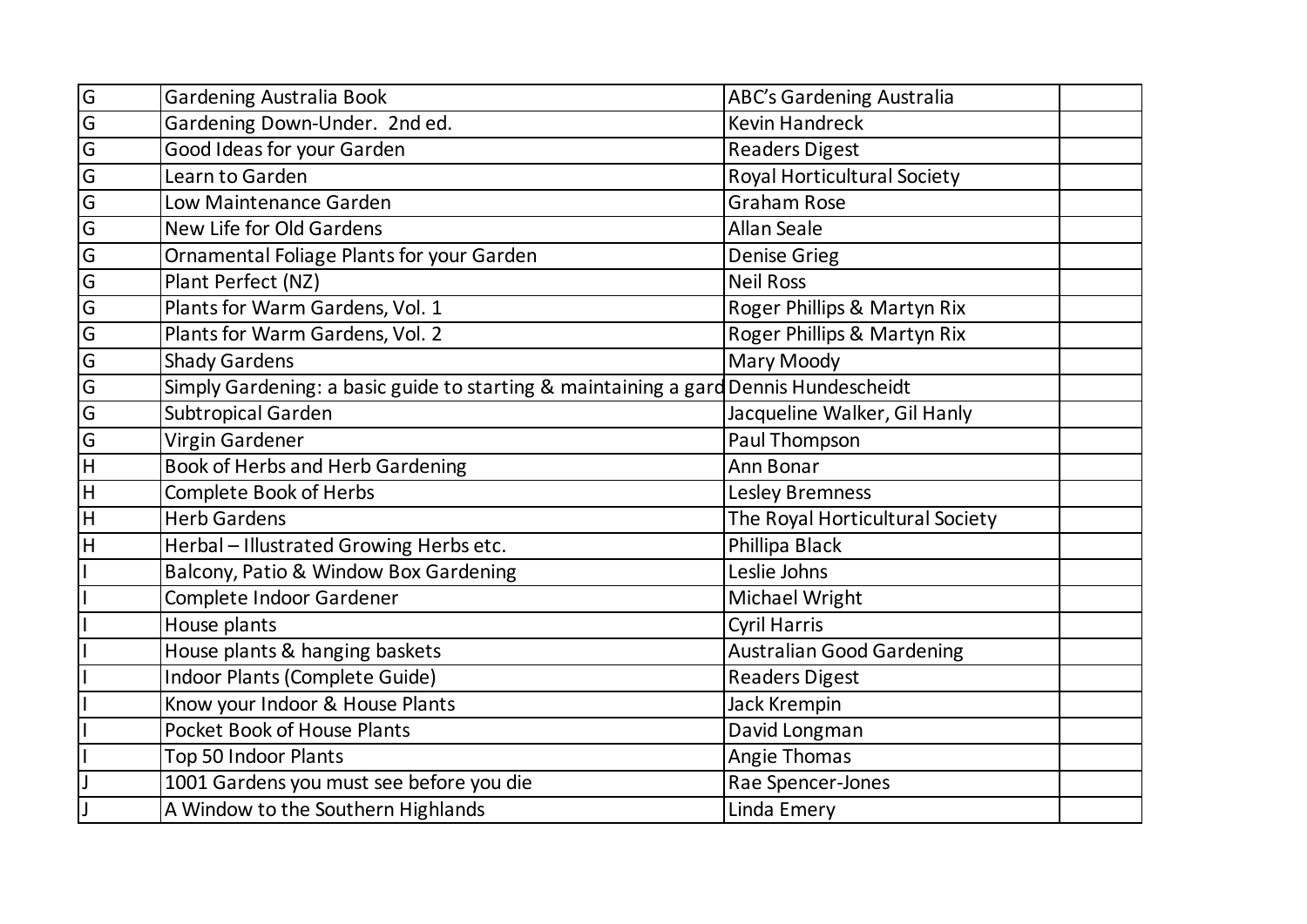| <b>Blooms of the Australian Wilderness</b>                                                    |                                   |                |
|-----------------------------------------------------------------------------------------------|-----------------------------------|----------------|
|                                                                                               | Hearne Denucs, text               |                |
| Brisbane Houses with Gardens: the story of the people who built Beth Wilson                   |                                   |                |
| Chelsea Gold: award winning gardens from the Chelsea Flower SlJohn Moreland                   |                                   |                |
| <b>Collection of Australian Wildflower Illustrations</b>                                      | Patricia Weare                    |                |
| The Disobedient Garden: landscapes of contrast and contradictid Michael Cooke & Brigid Arnott |                                   |                |
| Ellis Rowan: a Flower Hunter in Queensland                                                    | Judith McKay                      |                |
| Garden at Bronte                                                                              | Leo Schofield                     |                |
| Garden Forever: dreams, stories, heritage & history                                           | Kyleigh & Michael Simpson         |                |
| Gardener's Log                                                                                | Edna Walling                      |                |
| Gardens of Andrew Pfeiffer: A Sense of Place                                                  | <b>Andrew Pfeiffer</b>            |                |
| Glory of the English Garden                                                                   | Mary Keen                         |                |
| <b>Great Gardens: Australia the Beautiful</b>                                                 |                                   |                |
| The House and Garden at Glenmore: landscape, memory, seasor Mickey Robertson                  |                                   |                |
| Lessons from Great Gardeners: Forty Gardening Icons and What   Matthew Biggs                  |                                   |                |
| <b>Old Fashioned Gardens</b>                                                                  |                                   |                |
| The Open Garden: Australian gardens and their gardeners                                       | Louise Earwaker & Neil Robertson  |                |
| Over the Fence & Overlooked: Traditional Plants in Queensland' Kyleigh & Michael Simpson      |                                   | $\overline{2}$ |
| Plants, People & Places: The Plant Lover's Companion                                          | Julia Brittain                    |                |
| <b>Quirky Gardens</b>                                                                         | Jennifer Isaacs                   |                |
| Rose Gardens of Australia: a Wealth of Knowledge, Pleasure and Susan Irvine                   |                                   |                |
| <b>Rural Australian Gardens</b>                                                               | <b>Myles Baldwin</b>              |                |
| Sex, Botany & Empire: the story of Carl Linnaeus and Jospeh Ban Patricia Fara                 |                                   |                |
| Wild Garlic, Gooseberries & me                                                                | Denis Cotter                      |                |
| <b>Wildflowers of the Wallum</b>                                                              | <b>Elizabeth McDonald</b>         |                |
| A window to the Southern Highlands                                                            | Linda Emery                       |                |
| World of Kew                                                                                  | <b>Ronald King</b>                |                |
| Australian Garden: Designs & plants for today                                                 | <b>John Patrick</b>               |                |
| <b>Beautiful Small Gardens &amp; Courtyards</b>                                               | <b>Better Homes &amp; Gardens</b> |                |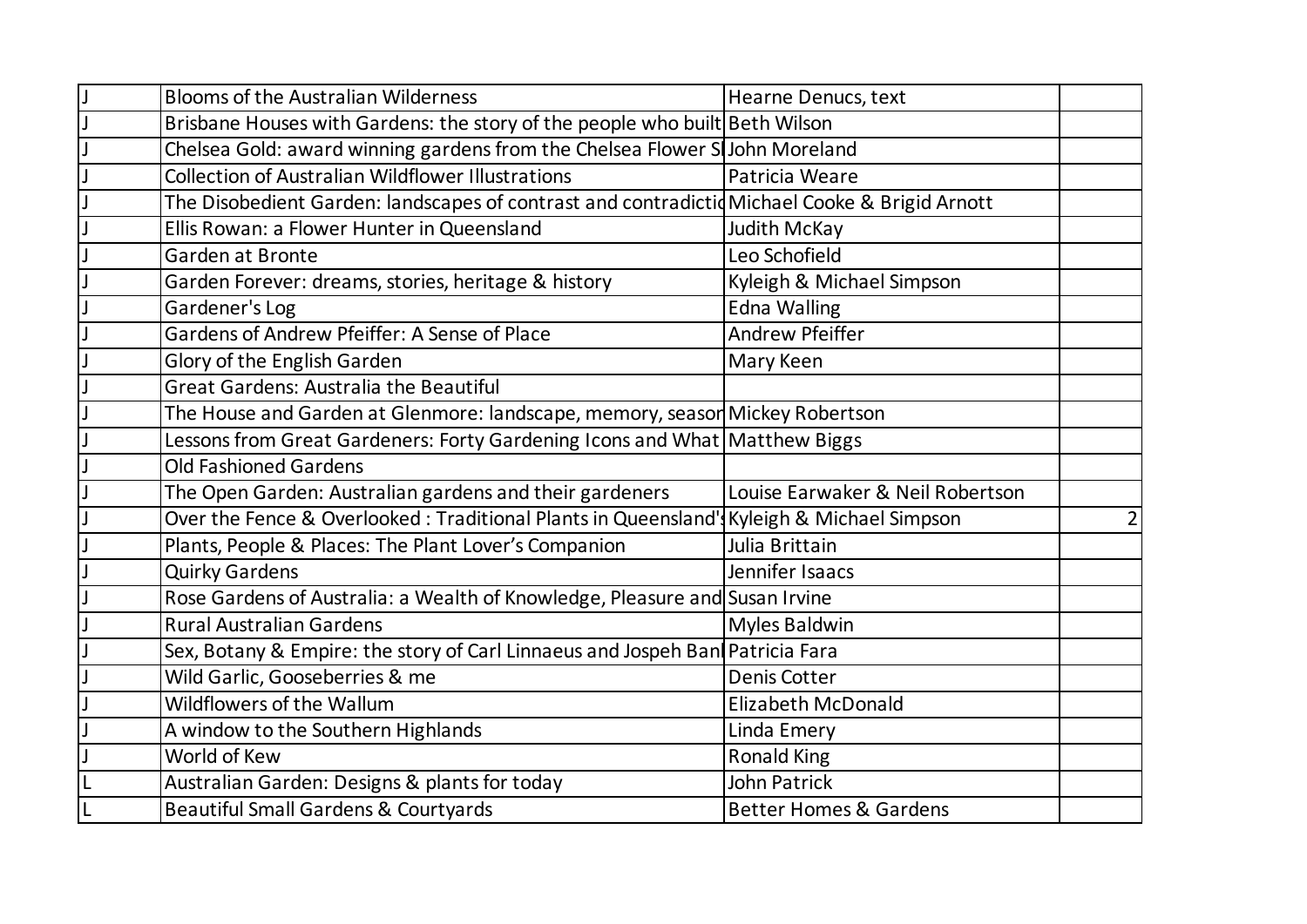|                | <b>Border Book</b>                                                          | Anna Pavord                        |  |
|----------------|-----------------------------------------------------------------------------|------------------------------------|--|
|                | Complete backyard book                                                      | <b>Better Homes &amp; Gardens</b>  |  |
|                | From Concept to Form in Landscape Design                                    | <b>Grant W. Reid</b>               |  |
|                | <b>Garden Masterclass</b>                                                   | John Brookes                       |  |
|                | Landscaping Your Garden                                                     | <b>Better Homes and Gardens</b>    |  |
|                | Patios & Courtyards                                                         | <b>Royal Horticultural Society</b> |  |
|                | Planning & Planting Home Gardens                                            | <b>Bay Books Gardening Library</b> |  |
|                | Planning your garden for retirement                                         | Lothian Australian Garden series   |  |
|                | Small Garden Design                                                         | Paul Bangay                        |  |
|                | Success with Creating a Garden Pond                                         | Peter Stadelmann                   |  |
|                | <b>Truly Tiny Gardens</b>                                                   | <b>Caroline Gunter</b>             |  |
|                | Water Garden Plants & Animals                                               | Nick Romanowski                    |  |
|                | Water in your Garden                                                        | Lothian Australian Garden series   |  |
| M              | Australian Horticultural Show & Judges Manual                               |                                    |  |
| M              | First Aid - Responding to Emergencies                                       | <b>Australian Red Cross</b>        |  |
| M              | Is it Poisonous                                                             | <b>Helen McCaughey</b>             |  |
| $\mathsf{O}$   | Backyard Organic Gardening in Australia                                     | <b>Brenda Little</b>               |  |
| $\mathsf O$    | Garlic                                                                      | Penny Woodward                     |  |
| $\mathsf{O}$   | <b>Green Gardener</b>                                                       | <b>Shirley Stackhouse</b>          |  |
| $\overline{O}$ | My Gardening Year                                                           | <b>Shirley Stackhouse</b>          |  |
| $\mathsf{O}$   | <b>Organic Gardening</b>                                                    | <b>Peter Bennet</b>                |  |
| $\mathsf{O}$   | Paradise in your Garden                                                     | Jenny Allen                        |  |
| P              | 1001 Hints & Tips for the Garden                                            | Readers Digest Magazine            |  |
| P              | Cheap and Easy Propagation                                                  | Jane Edmanson                      |  |
| $\mathsf{P}$   | <b>Garden Talk</b>                                                          | <b>Colin Campbell</b>              |  |
| P              | <b>Good Gardens with Less Water</b>                                         | <b>Kevin Handreck</b>              |  |
| P              | Greenhouses: Handbook for Nurseryment, Horticulturists & Gard Keith Garzoli |                                    |  |
| P              | Growing your own plants                                                     | <b>Judy Moore</b>                  |  |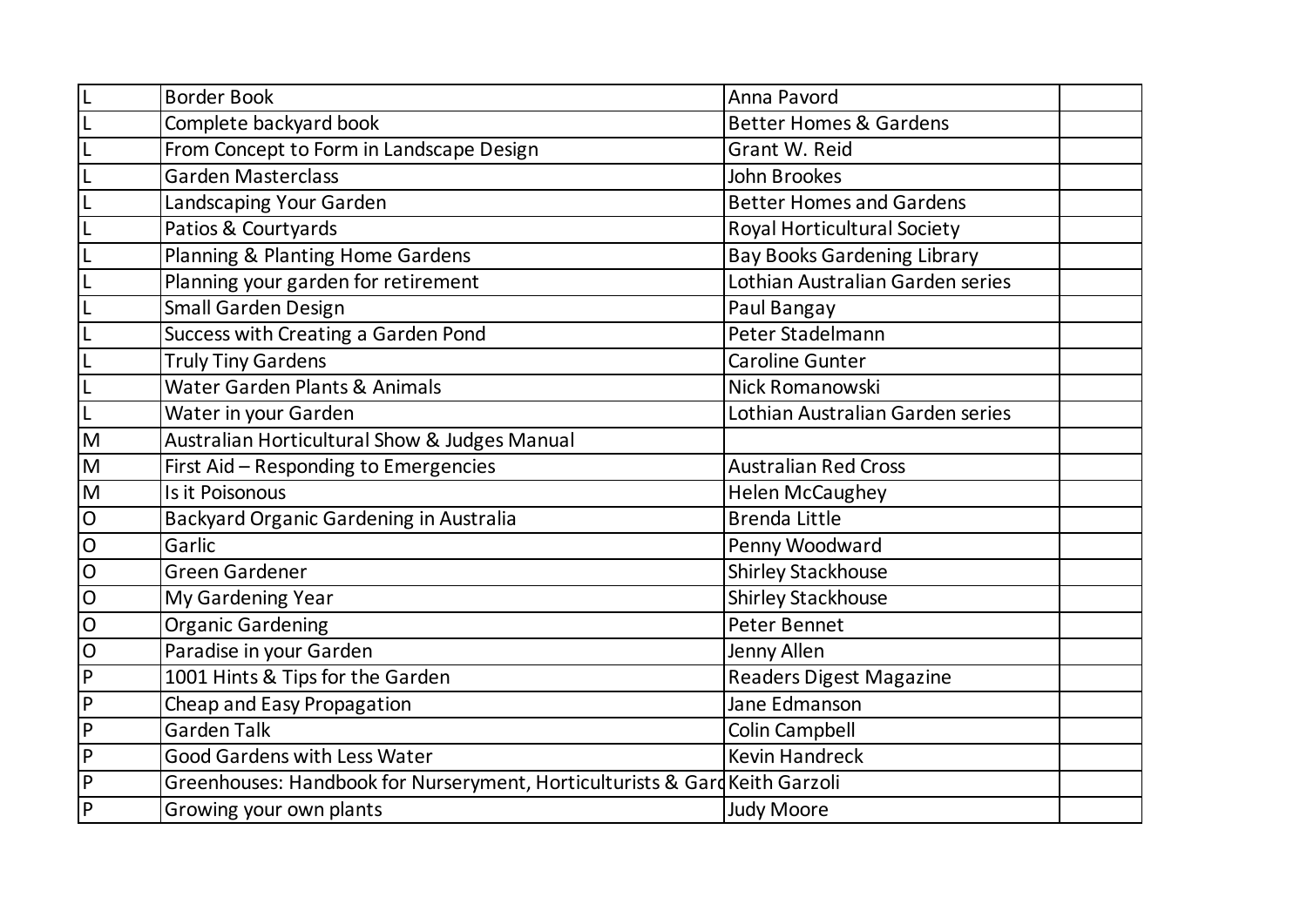| $\overline{P}$                      | How to Propagate                                               | John Cushnie                         |  |
|-------------------------------------|----------------------------------------------------------------|--------------------------------------|--|
| $\overline{P}$                      | <b>Hydroponics - Illustrated Guide</b>                         | <b>Dudley Harris</b>                 |  |
| $\overline{P}$                      | It's so Natural                                                | Alan Hayes                           |  |
| $\vert P \vert$                     | Making your Garden Grow                                        | Jolyon Burnett and Simon Leake       |  |
| $\mathsf{P}$                        | No Garbage                                                     | <b>Allan Gilbert</b>                 |  |
| P                                   | PH Soil Testing Kit - A must know for all members              |                                      |  |
| $\mathsf{P}$                        | <b>Rodale Book of Composting</b>                               | <b>Rodale Press</b>                  |  |
| $\mathsf{P}$                        | Seed Production for the Australian Home Vegetable Gardener     | Allen & Christina Barry              |  |
| $\mathsf{P}$                        | Suburban Weeds                                                 | H E Kleinschmidt                     |  |
| $\vert P$                           | Teaming with Microbes: a gardener's guide to the soil food web | Jeff Lowenfels, Wayne Lewis          |  |
| $\overline{P}$                      | Weed Control for the Home Gardener                             | <b>David Aldous</b>                  |  |
| $\Omega$                            | <b>Blackall Range Landholders Guide</b>                        | <b>Barung Landcare</b>               |  |
| $\overline{Q}$                      | Creating an Australian Rainforest Garden                       | Ralph Bailey and Julie Lake          |  |
| $\overline{Q}$                      | Flora of SE Qld, Vol. 1                                        | TD Stanley & E M Ross                |  |
| $\overline{Q}$                      | Flora of SE Qld, Vol. 2                                        | Ditto                                |  |
| $\overline{Q}$                      | <b>Mangroves to Mountains</b>                                  | Logan River Branch SGAP              |  |
| $\overline{Q}$                      | Mangroves to Mountains (2nd copy)                              | Logan River Branch SGAP              |  |
| $\frac{\overline{Q}}{\overline{Q}}$ | Mangroves to Mountains Vol. 2                                  | Logan River Branch SGAP              |  |
|                                     | Noosa's Native Plants                                          | Stephanie Haslam                     |  |
| $\overline{Q}$                      | <b>Pine Rivers Shire</b>                                       |                                      |  |
| $\overline{Q}$                      | Plant a Tree (History of revegation projects in SE Qld)        | <b>Wally Davies</b>                  |  |
| $\overline{Q}$                      | Planting a Native Garden Vol 1                                 | Pine Rivers Society for Aust. Plants |  |
| $\overline{Q}$                      | Planting a Native Garden Vol 2                                 | Pine Rivers Society for Aust Plants  |  |
| $\overline{Q}$                      | <b>Rainforest Plants 1</b>                                     | Nan & Hugh Nicholson                 |  |
| $\overline{\mathsf{Q}}$             | <b>Rainforest Plants 2</b>                                     | Ditto                                |  |
| $\overline{Q}$                      | <b>Successful Gardening in Warm Climates</b>                   | <b>Annette McFarlane</b>             |  |
| $\overline{Q}$                      | <b>Tropical &amp; Subtropical Gardening</b>                    | Harry Oakman                         |  |
| $\overline{Q}$                      | Wild Guide to Moreton Bay                                      | <b>Qld Museum Publication</b>        |  |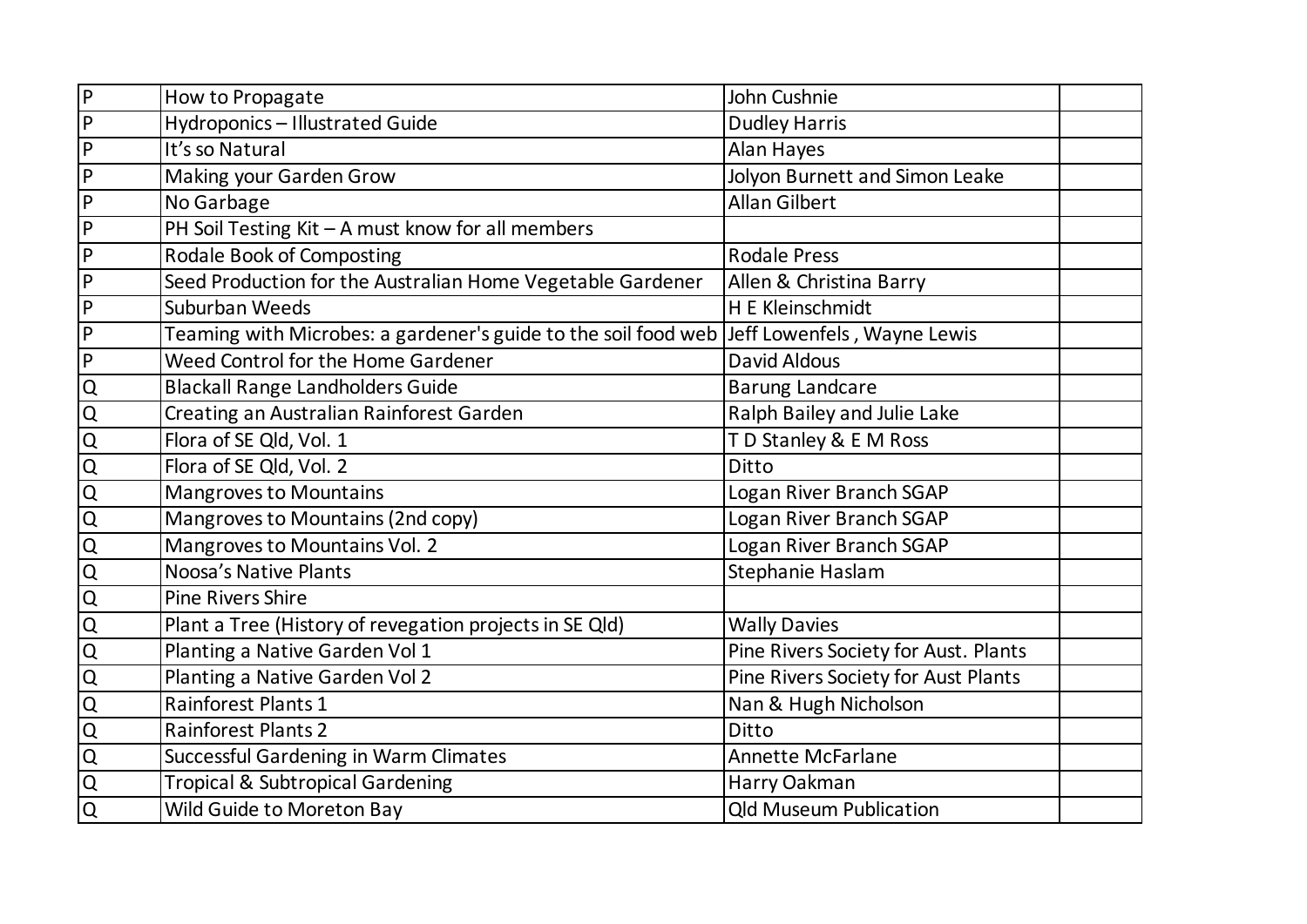| $\mathsf Q$    | <b>Wild Places of Greater Brisbane</b>                                            | <b>Qld Museum Publication</b>             |  |
|----------------|-----------------------------------------------------------------------------------|-------------------------------------------|--|
| $\overline{Q}$ | <b>Wild Plants of Greater Brisbane</b>                                            | <b>Qld Museum Publication</b>             |  |
| $\mathsf R$    | Botanica's Roses (Encyclopedia of Roses)                                          | Various                                   |  |
| $\mathsf R$    | David Austin English Roses                                                        | Clay Perry                                |  |
| ${\sf R}$      | Essential Rose Garden: a practical guide to growing, care and ma Peter McHoy      |                                           |  |
| $\mathsf R$    | <b>Growing Roses</b>                                                              | <b>Paul Hains</b>                         |  |
| $\mathsf R$    | <b>Macoboys Roses</b>                                                             | <b>Stirling Macaboy</b>                   |  |
| $\mathsf R$    | <b>Mary Moodys Roses</b>                                                          | Mary Moody                                |  |
| $\mathsf R$    | Rose Lovers Companion: A-Z of Rose Varieties                                      | Gardening Australia                       |  |
| $\mathsf R$    | Roses: a practical guide to over 300 roses for Australia and New                  | <b>Roger Mann</b>                         |  |
| ${\sf R}$      | Roses: old roses and species roses                                                | <b>Eleonore Cruse</b>                     |  |
| $\mathsf R$    | <b>Success with Caring for Roses</b>                                              | <b>Gerhard Worm</b>                       |  |
| $\mathsf{R}$   | Tea Roses                                                                         | Lynne Chapman, Noelene Drage, Di Durston, |  |
| ${\sf R}$      | Top 100 Fragrant Roses                                                            | Your Garden magazine                      |  |
| S              | <b>Azaleas</b>                                                                    | Christopher Fairweather                   |  |
| $\mathsf S$    | <b>Flowering Shrubs</b>                                                           | Keith Rushforth                           |  |
| $\mathsf{S}$   | <b>Flowering Shrubs</b>                                                           | <b>Helen Simon</b>                        |  |
| S              | <b>Growing Rhododendrons</b>                                                      | <b>Richard Francis</b>                    |  |
| S              | <b>Hibiscus in Colour</b>                                                         | Australian Hibiscus Soc. Inc.             |  |
| $\sf S$        | Soil: the incredible story of what keeps the earth, and us, healthy Matthew Evans |                                           |  |
| S              | Soil Care                                                                         | <b>KRW Hammett</b>                        |  |
|                | Arboriculture: Integrated management of landscape trees, shrul Richard W Harris   |                                           |  |
|                | The Hidden Life of Trees: what they feel, how they communicate Peter Wohlleben    |                                           |  |
|                | Love of Trees                                                                     | <b>Kenneth A Beckett</b>                  |  |
|                | Magnolias                                                                         | <b>Rosemary Barrett</b>                   |  |
|                | <b>Ornamental Conifers</b>                                                        | <b>Julie Grace</b>                        |  |
|                | Pruning Ornamental Shrubs & Trees                                                 | L.F. Eager                                |  |
|                | Regreening Australia: Caring for Young Trees 2                                    | <b>Nan Oates</b>                          |  |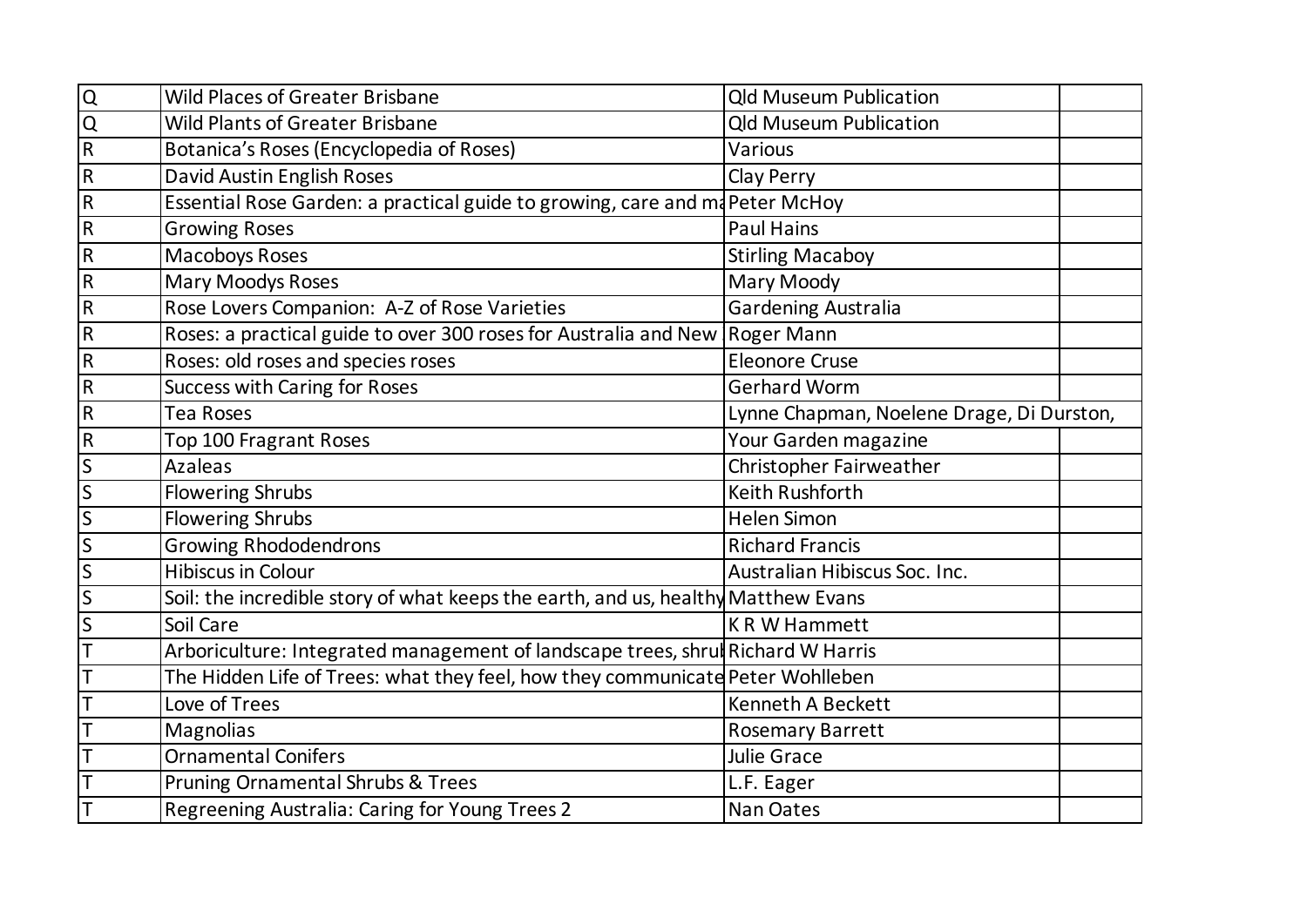| $\mathsf T$    | Tree Care for the Home Gardener                                                   | Lothian Australian Garden series       |  |
|----------------|-----------------------------------------------------------------------------------|----------------------------------------|--|
| $\mathsf T$    | Trees & Shrubs (for Aust & N Z)                                                   | <b>Readers Digest</b>                  |  |
| T              | Trees & Shrubs in Rainforests of NSW & S.Qld                                      | J B Williams, G J Harden, WJF McDonald |  |
| T              | Trees and Shrubs (Australia's Best Garden Guides)                                 | <b>Graeme Purdy</b>                    |  |
| T              | Trees for Flower & Fragrance                                                      | <b>Stirling Macoboy</b>                |  |
| T              | Trees for Fruit & Foliage                                                         | <b>Stirling Macoboy</b>                |  |
| T              | Trees: Colourful Trees for Australian Gardens                                     | Harry Oakman                           |  |
| T              | Trees: Form & Foliage Guide                                                       | Susie Leong & Tracy Laughlin           |  |
| T              | Trees and Shrubs for Your Garden                                                  | <b>Bay Books Gardening Library</b>     |  |
| $\mathsf T$    | What Tree is That?                                                                | <b>Stirling Macoboy</b>                |  |
| $\mathsf T$    | <b>Wollemi Pine</b>                                                               | James Woodford                         |  |
| $\vee$         | Australian Vegetable Garden                                                       | <b>Clive Blazey</b>                    |  |
| $\sf V$        | Cook's Garden                                                                     | Australian Women's Weekly guide        |  |
| $\vee$         | Creating a Useful Garden                                                          | <b>Cheryl Maddocks</b>                 |  |
| W              | Australia's Dangerous Creatures                                                   | David Underhill                        |  |
| W              | Habitat Garden: Attracting Wildlife to your Garden                                | <b>Peter Grant</b>                     |  |
| W              | Wild Life & Farm Dams                                                             | D. Hill & N. Edquist                   |  |
|                | Living with the Environment in                                                    | John Bowden                            |  |
|                |                                                                                   |                                        |  |
|                |                                                                                   |                                        |  |
|                | <b>CLASSIFICATION SYSTEM</b>                                                      |                                        |  |
| $\mathsf A$    | Australian including natives                                                      |                                        |  |
| $\overline{B}$ | Bees, birds, butterflies                                                          |                                        |  |
| $\mathsf{C}$   | Camellias                                                                         |                                        |  |
| Co             | Cottage                                                                           |                                        |  |
| D              | Diseases, pests                                                                   |                                        |  |
| $\mathsf E$    | Everything else - ferns, palms, creepers, bonsai, flower arranging, bamboo, cacti |                                        |  |
| F <sub>l</sub> | Flowers including bulbs                                                           |                                        |  |